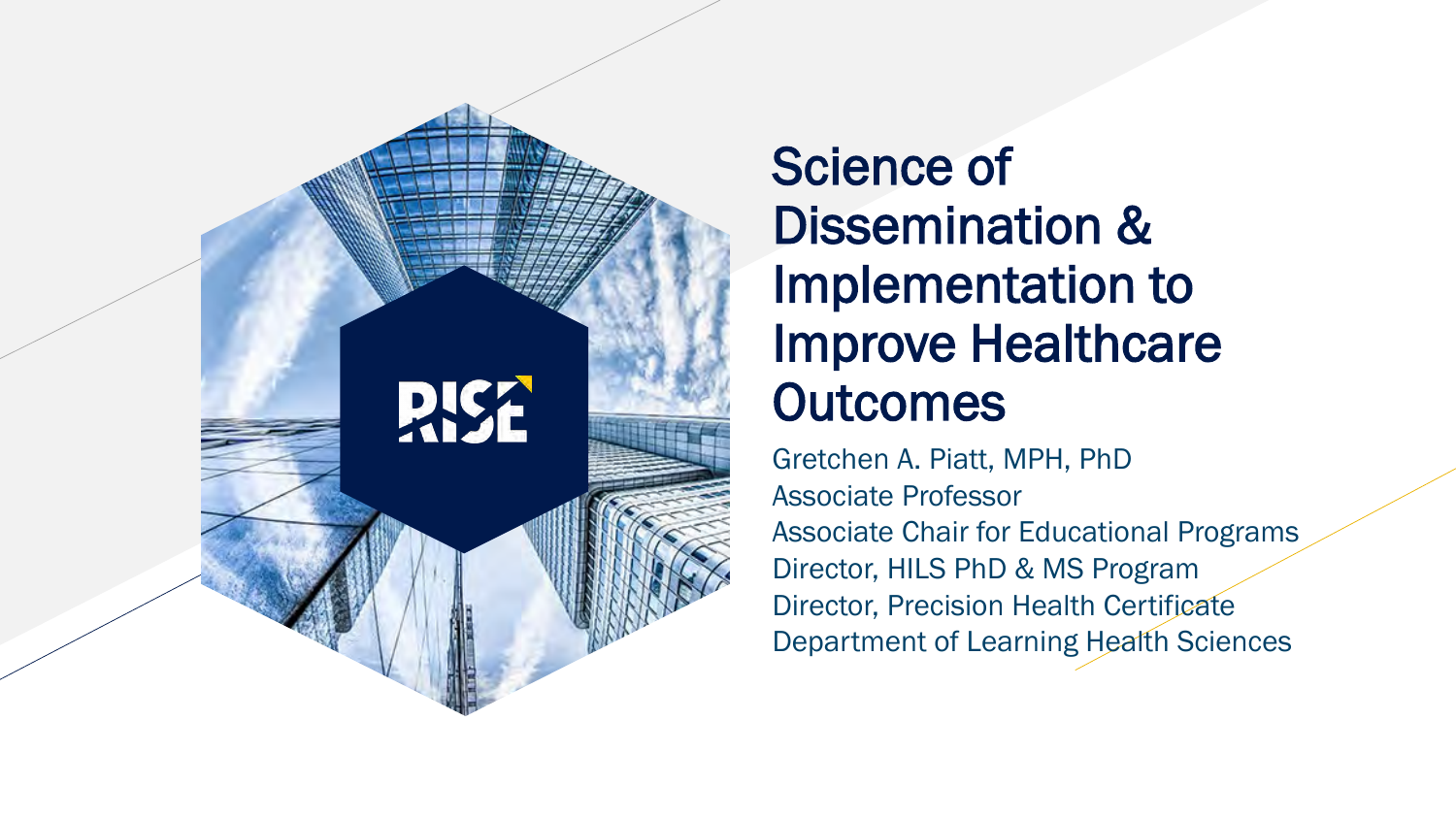# **Objectives**

- Define implementation research, differentiating it from other related areas.
- Identify the potential impact of implementing and/or sustaining effective interventions in health.
- Describe common implementation evaluation strategies relevant to specific questions or problems.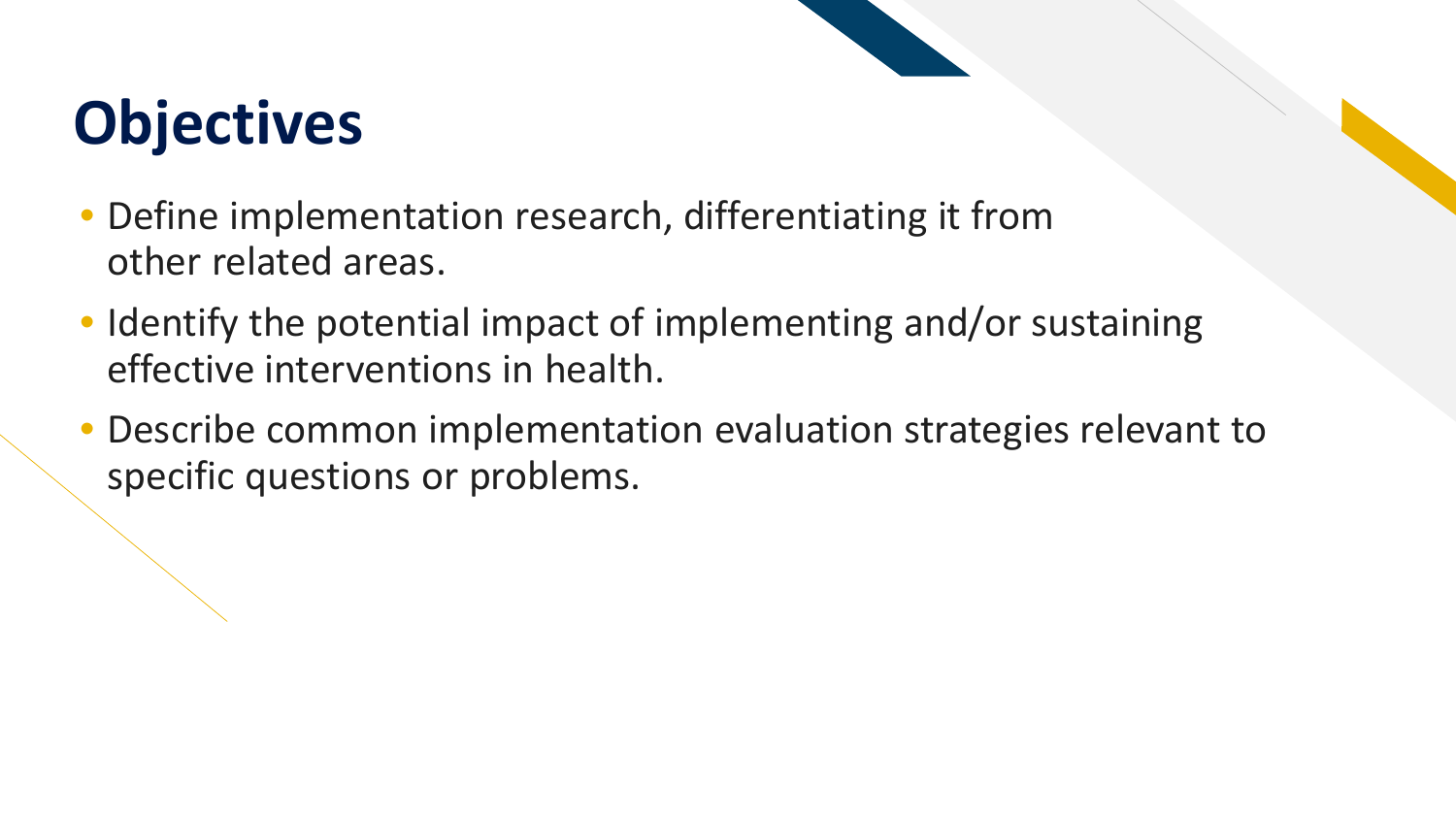

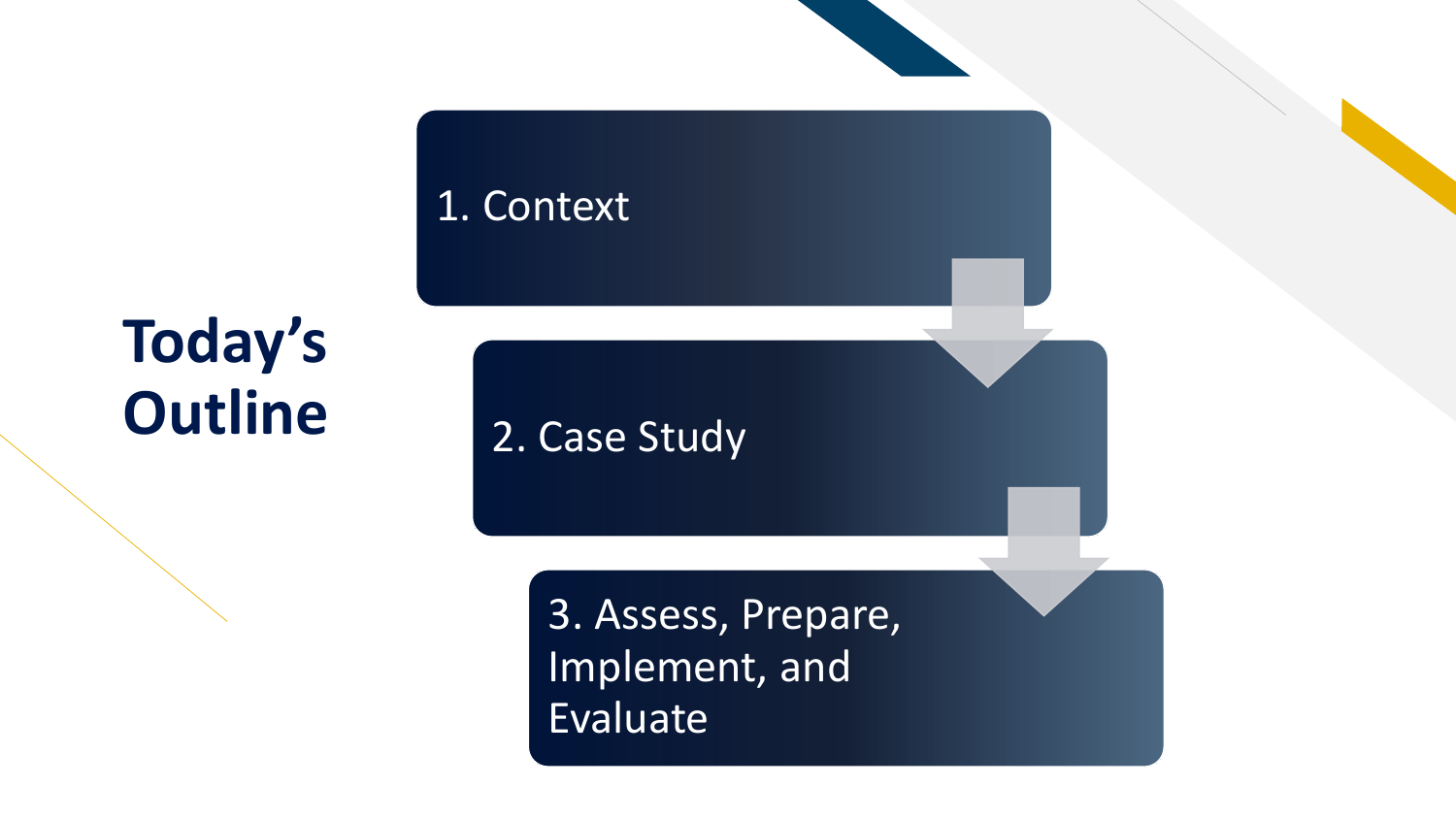

Westfall et al. Practice-based research - "blue Highways" on NIH roadmap. JAMA. 2007; 297(4): 403-406 (adaptation).



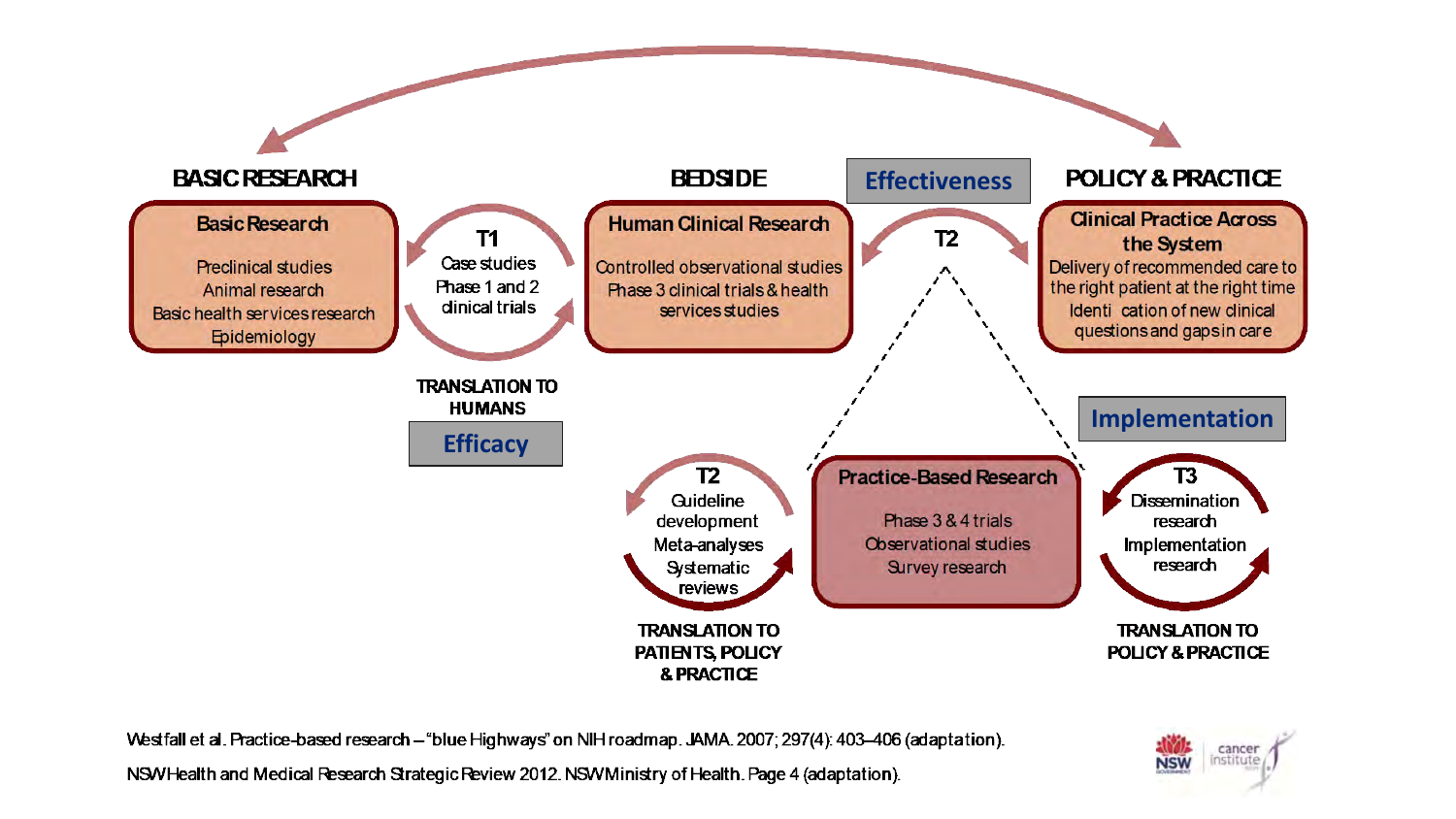# **What are the differences?**

|                           | <b>Efficacy</b>              | <b>Effectiveness</b>                                                            | Implementation                                                       |
|---------------------------|------------------------------|---------------------------------------------------------------------------------|----------------------------------------------------------------------|
| <b>Study Design</b>       | <b>RCT</b>                   | <b>RCT and CRT</b>                                                              | CRT, PBT, wedge, time-series,<br>roll-out, quasi                     |
| Randomization             | Individual                   | Individual or cluster                                                           | Cluster                                                              |
| Intervention              | Single                       | Single or multiple                                                              | Multiple                                                             |
| Environment               | Controlled                   | Uncontrolled                                                                    | Uncontrolled                                                         |
| <b>Exclusion criteria</b> | Many                         | Few                                                                             | Few                                                                  |
| <b>Methods</b>            | Quantitative                 | <b>Quantitative and Mixed</b>                                                   | <b>Mixed</b>                                                         |
| Conceptual<br>Framework   | <b>Never</b>                 | Sometimes                                                                       | Always                                                               |
| <b>Disciplines</b>        | Medicine, Epi,<br>Psychology | Same but add health policy,<br>non-health related,<br>community, health systems | Same but add public health<br>entities, professional<br>organization |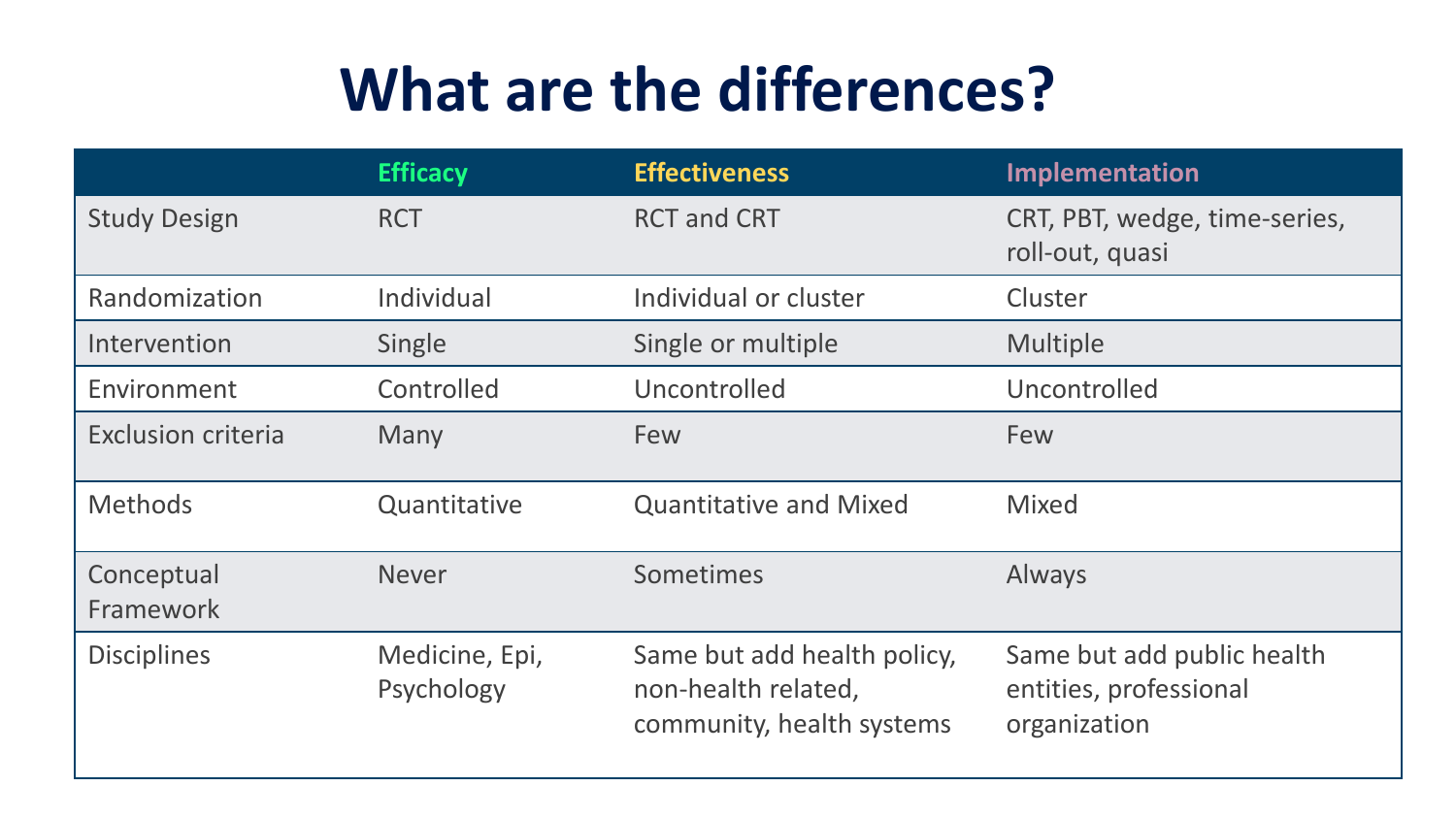# **How is Implementation Science Different from:**

- Process Evaluation
- Improvement Science
- Health Systems Science
- Dissemination Science

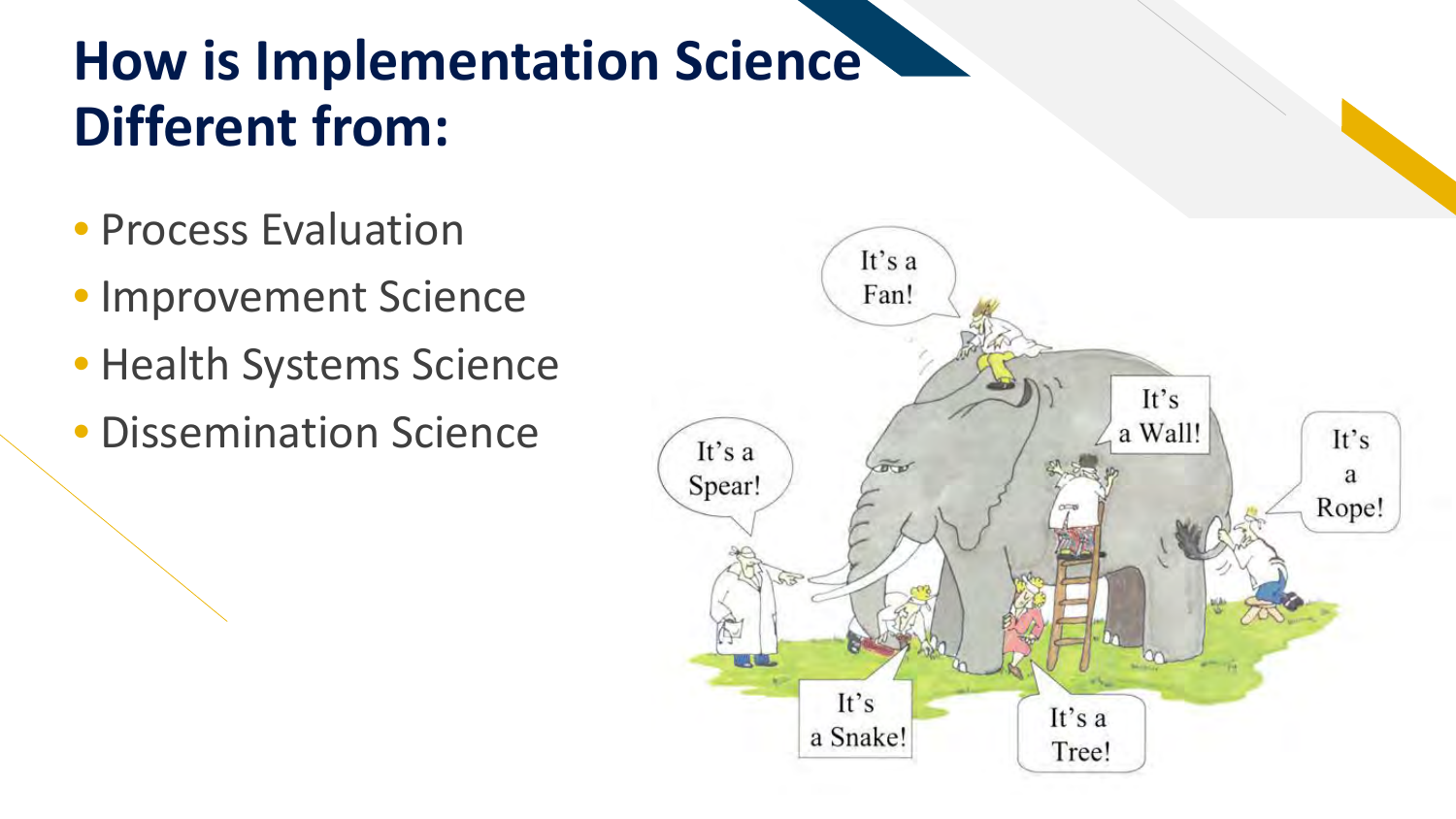# **Activity: Differentiation**

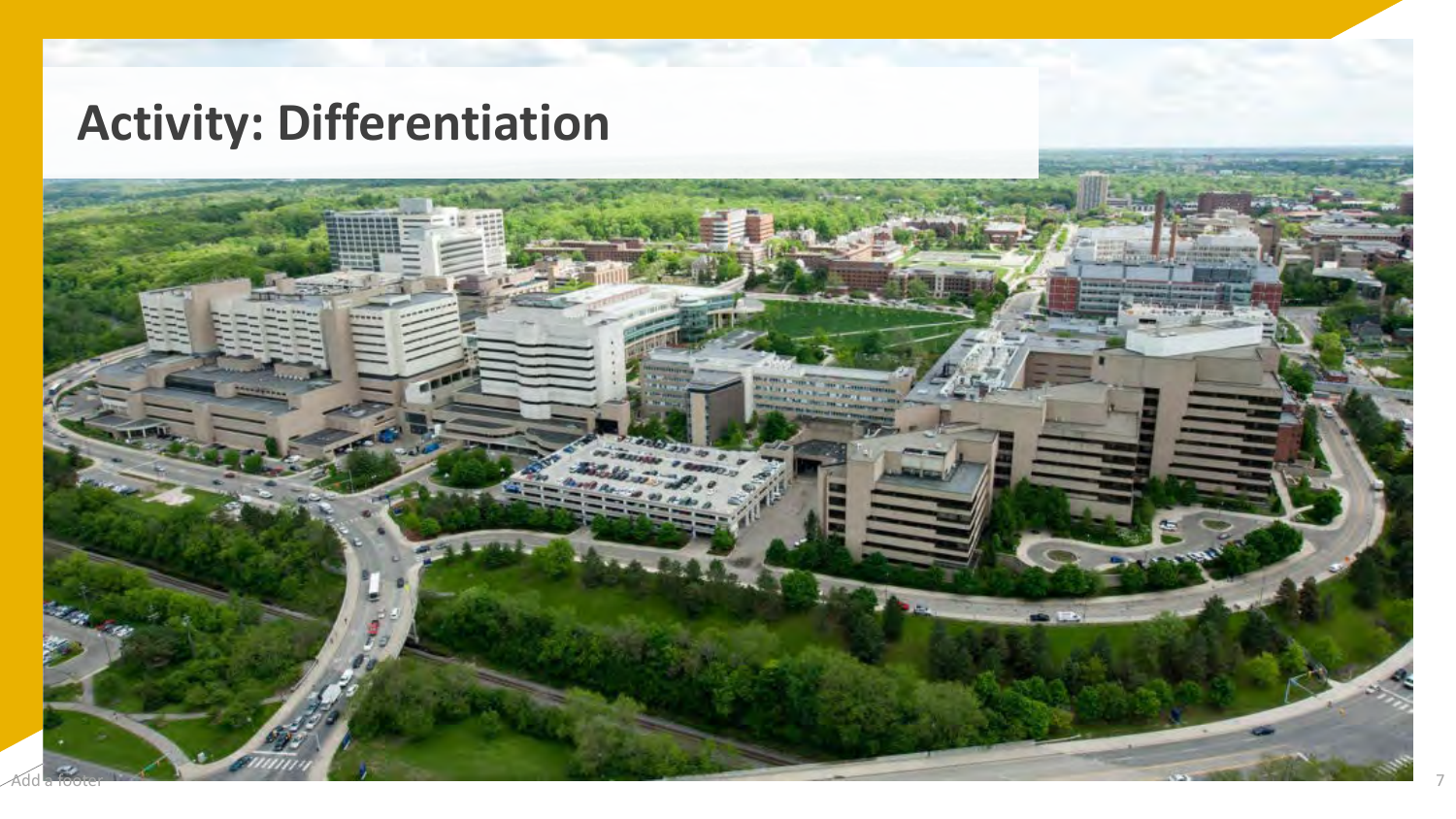# **Process Evaluation**

- describes how program activities were delivered.
- determines the degree to which program activities were implemented as planned.
- assesses link between program activities and outcomes.<br>• Useful for:
- Useful for:
	- Monitoring, improvement, replication
	- Investigating dose-response relationships

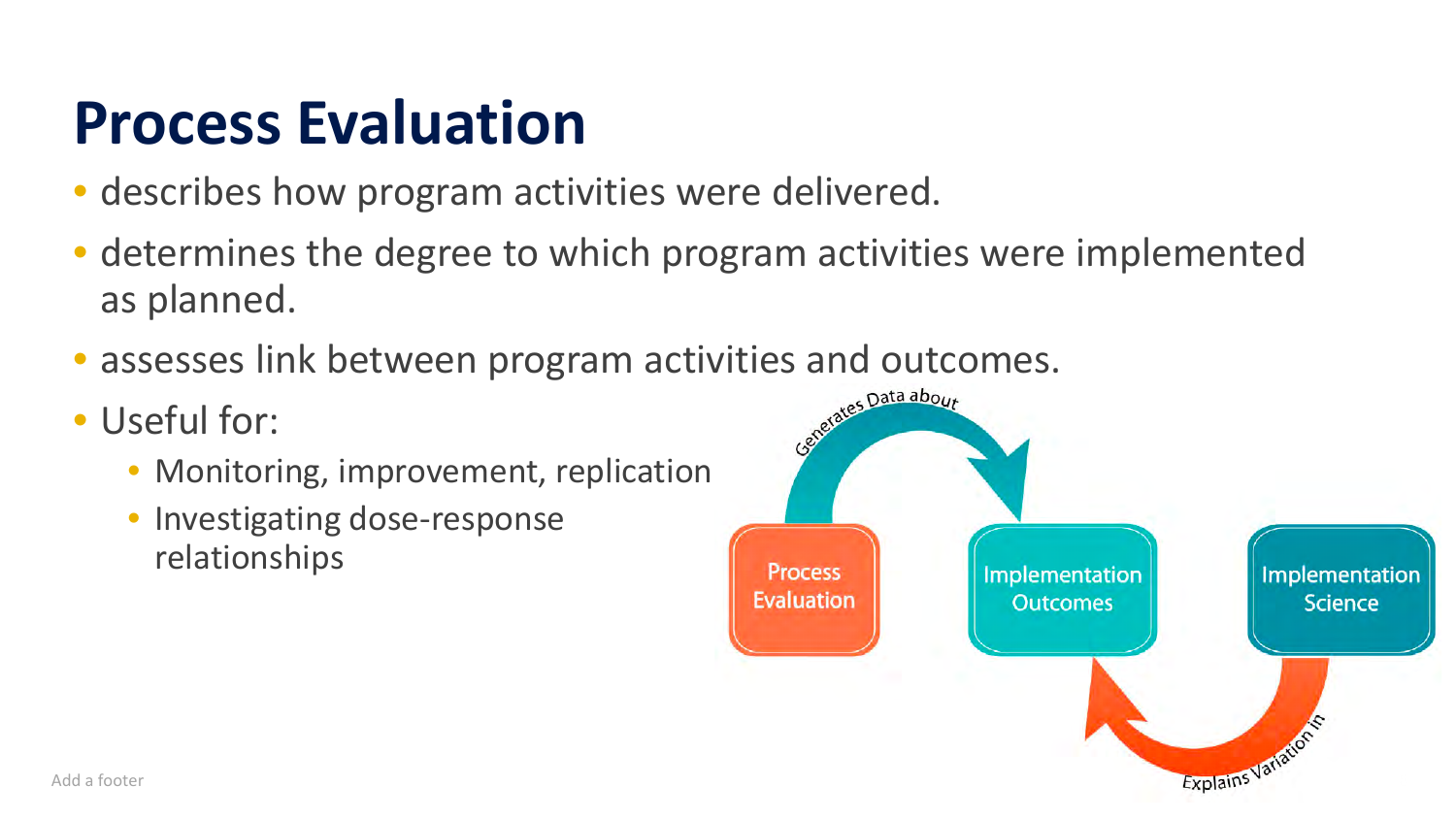# **Improvement Science**

## • **Quality improvement (QI)**

• uses quantitative and qualitative methods to improve the effectiveness, efficiency, and safety of service delivery processes and systems, as well as the performance of human resources in delivering products and services.

## • **Improvement science**:

- a body of knowledge that describes how to improve safety and quality consistently.
	- the primary goal to determine which improvement strategies work as we strive to assure effective and safe patient care.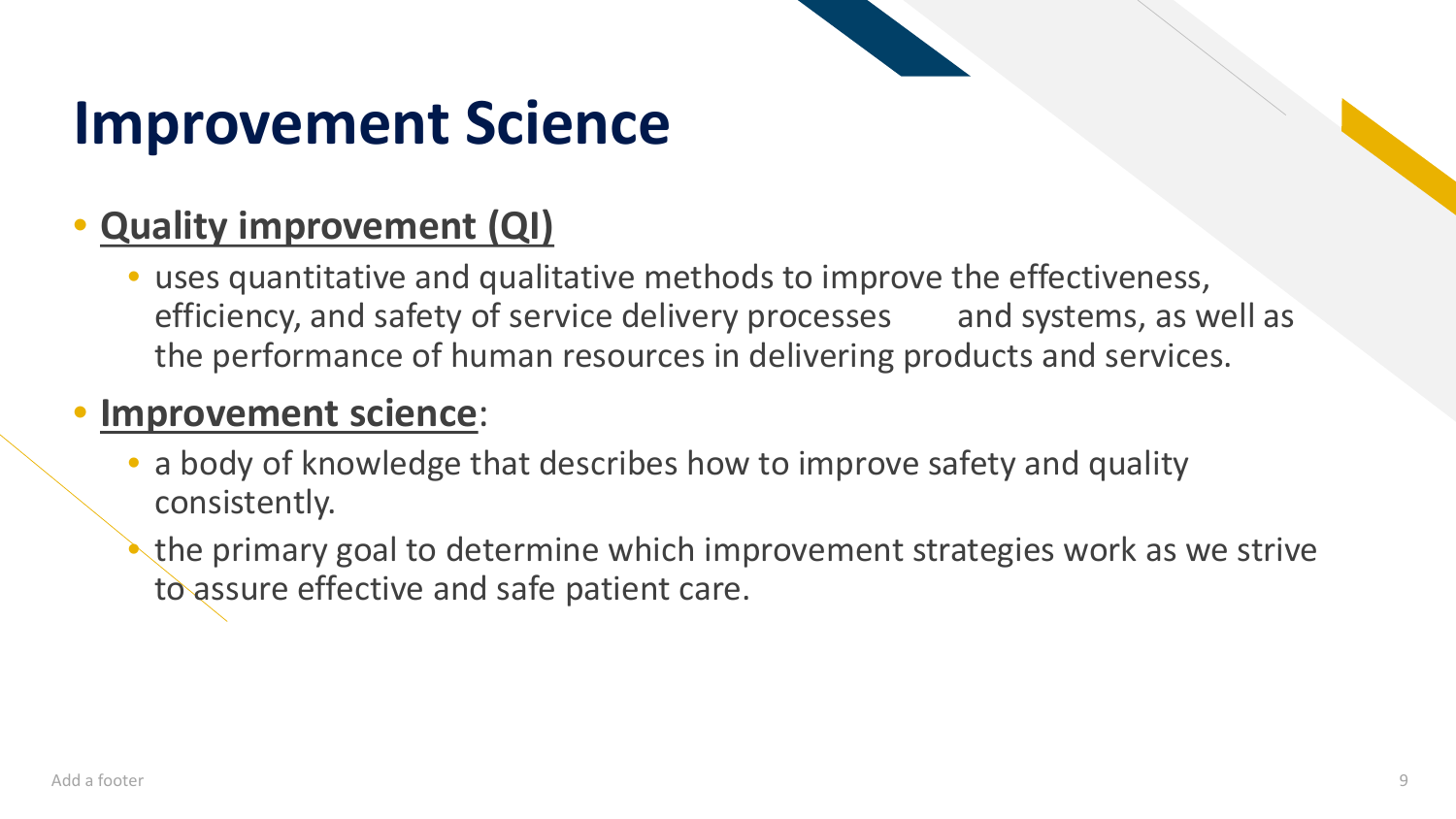# **Health Systems Science**

- Critical competencies that are necessary to deliver the highest quality, value-based health care in a manner that is both patient and population centered.
- It is how we operationalize the education necessary to meet the **Quadruple [Aim](http://www.ihi.org/Engage/Initiatives/TripleAim/Pages/default.aspx)** of health care
- Competencies include population health (social determinants and healthcare equity), value-based care, health care policy and economics, interprofessional skills, informatics, and health system improvement.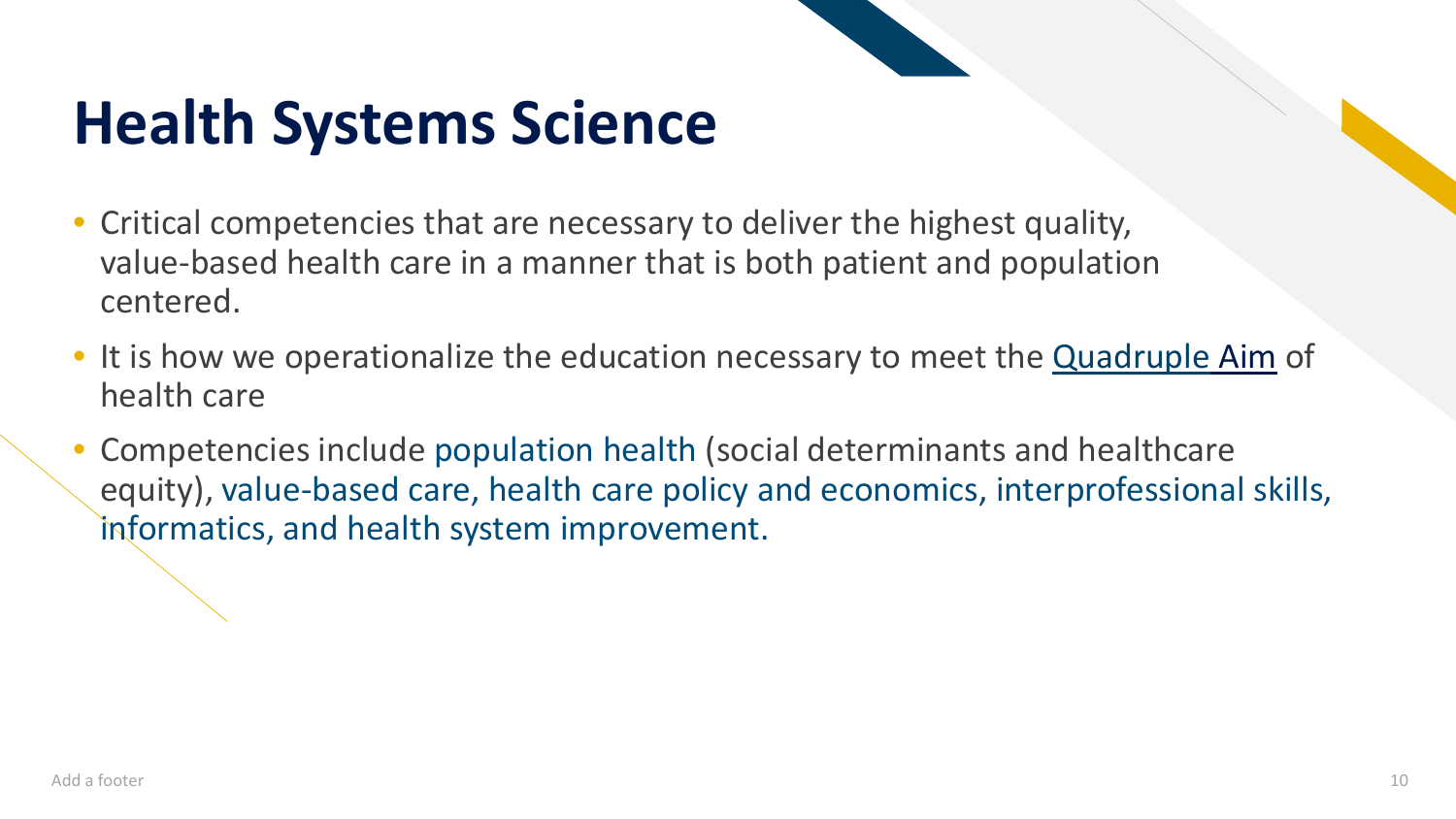# **Dissemination Science**

- Dissemination: targeted distribution of information and intervention materials to a specific public health or clinical practice audience
- Core processes: communication and social influence
- Key outcomes:
	- **Awareness**
	- Knowledge
	- Positive view
	- Intention to adopt
	- Adoption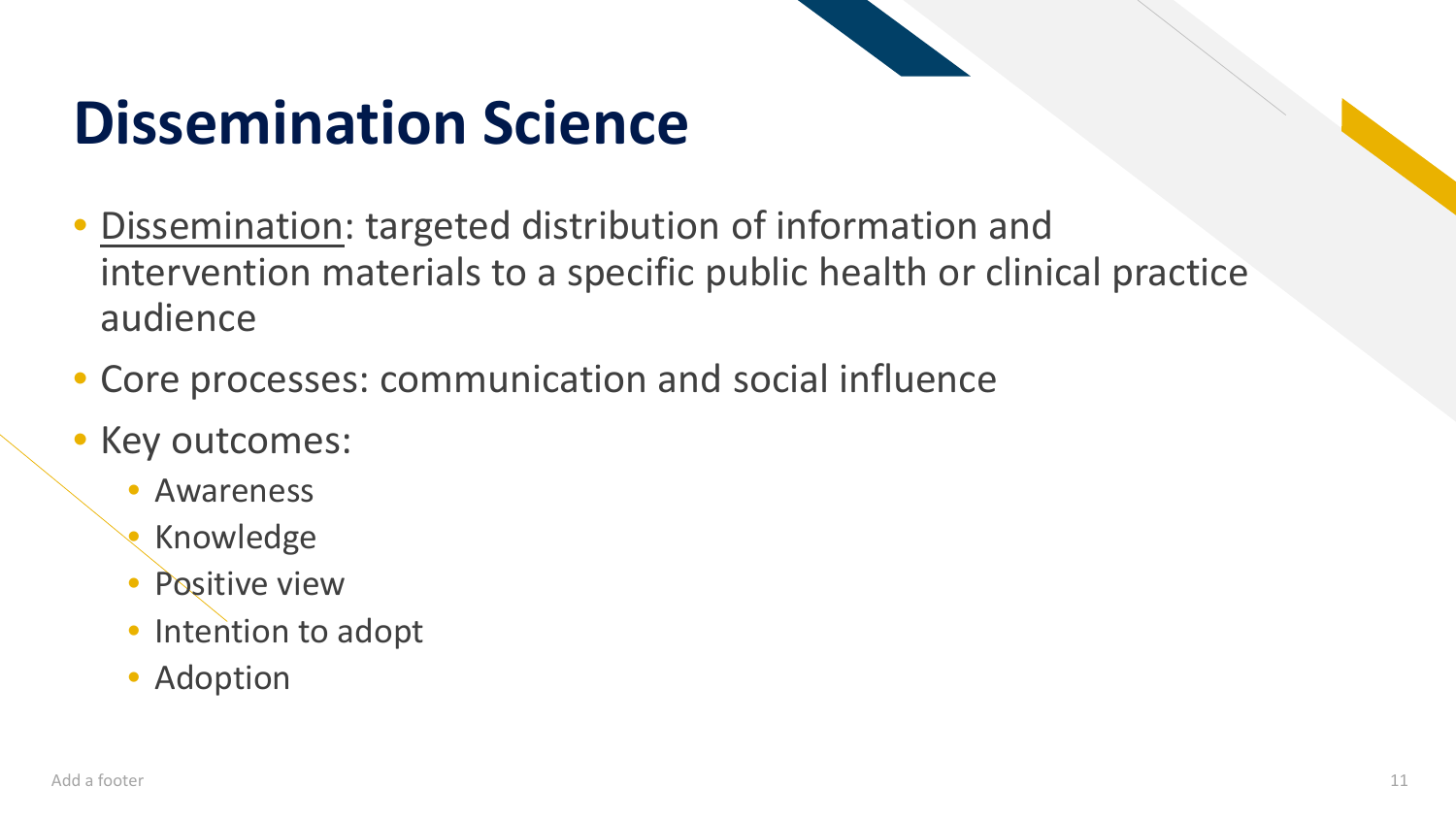*Implementation Science is the study of methods to promote the integration of research findings and evidence into healthcare policy and practice.*

*\_\_\_\_\_\_\_\_\_\_\_\_\_\_\_\_\_\_\_\_\_\_\_*

*\_\_\_\_\_\_\_\_\_\_\_\_\_\_\_\_\_\_\_\_\_\_\_*

*It seeks to understand the behavior of healthcare professionals and other stakeholders as a key variable in the sustainable uptake, adoption, and implementation of evidence-based interventions.*

> **Implementation Science is the study of human behavior change under organizational constraints**.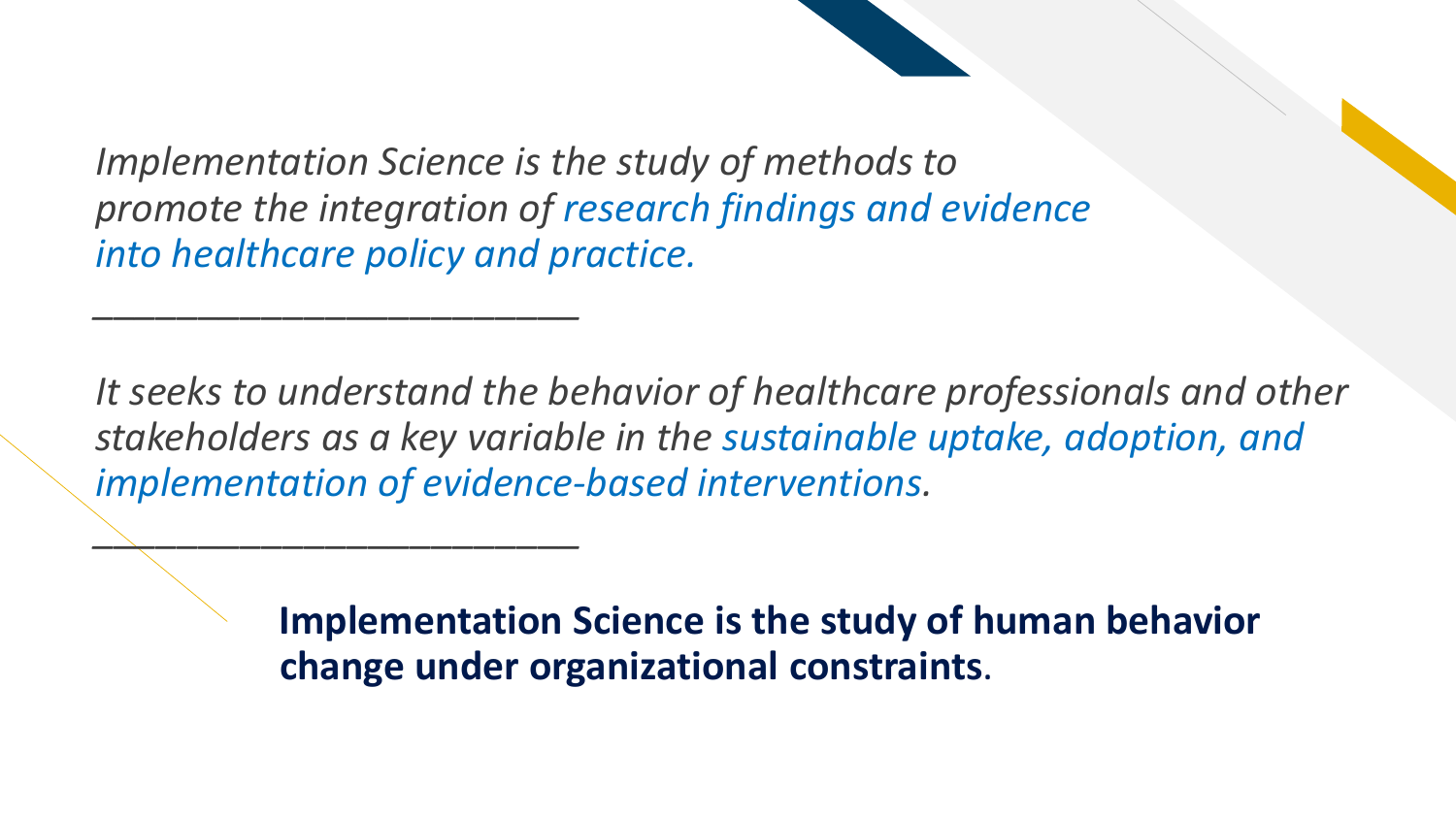**When Defining Implementation Science, Some Very Non-Scientific Language Can Be Helpful…..**

The intervention/innovation/practice is **THE THING**

*Effectiveness* research looks at whether **THE THING** works

*Implementation* research looks at how best to help people/places do **THE THING**

Implementation strategies are the stuff we do to try to help people/places **DO THE THING**

Main implementation outcomes are **HOW MUCH** and **HOW WELL** they **DO THE THING**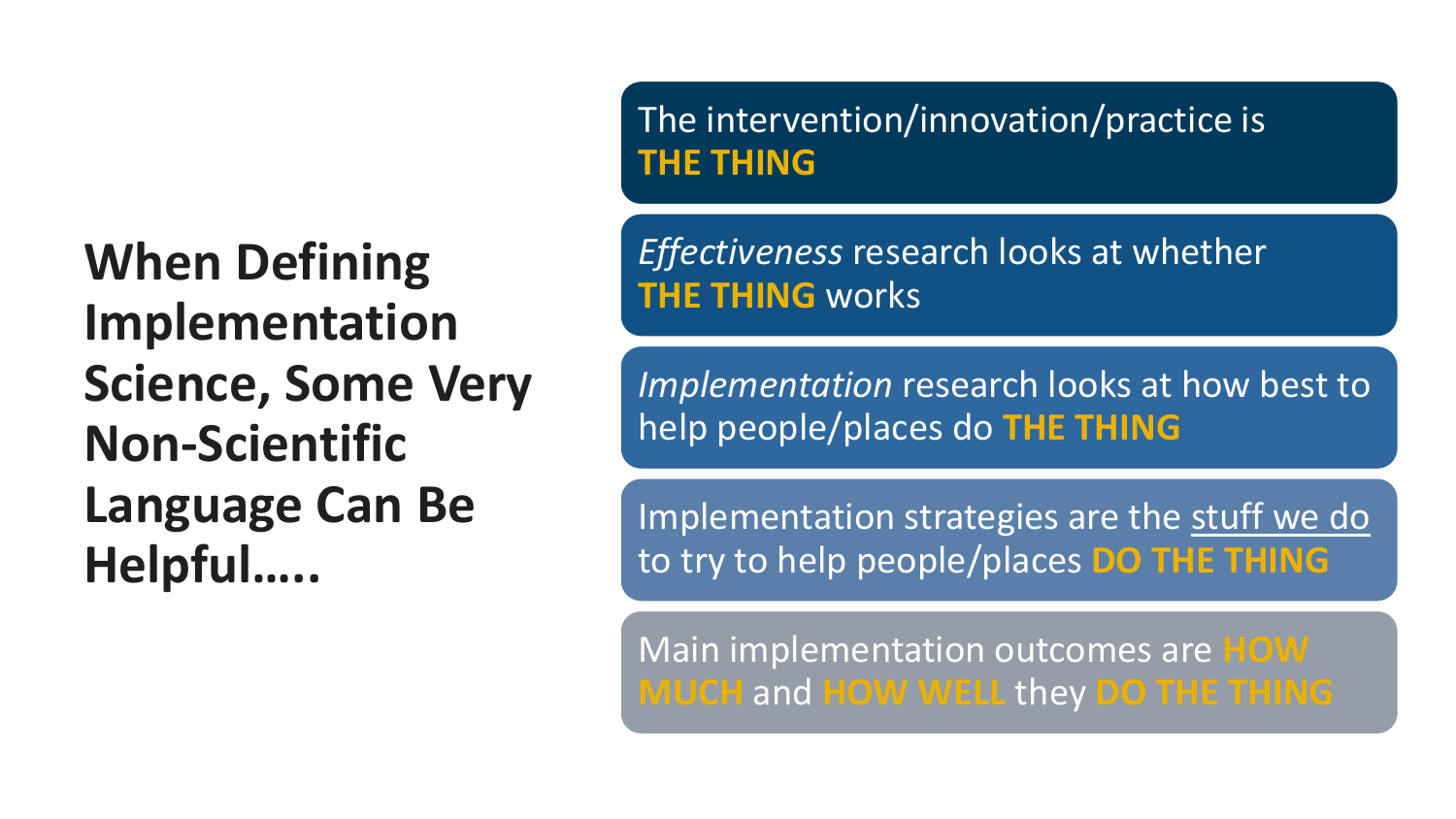

# **Case Study** *Physician Burnout (refer to handout)*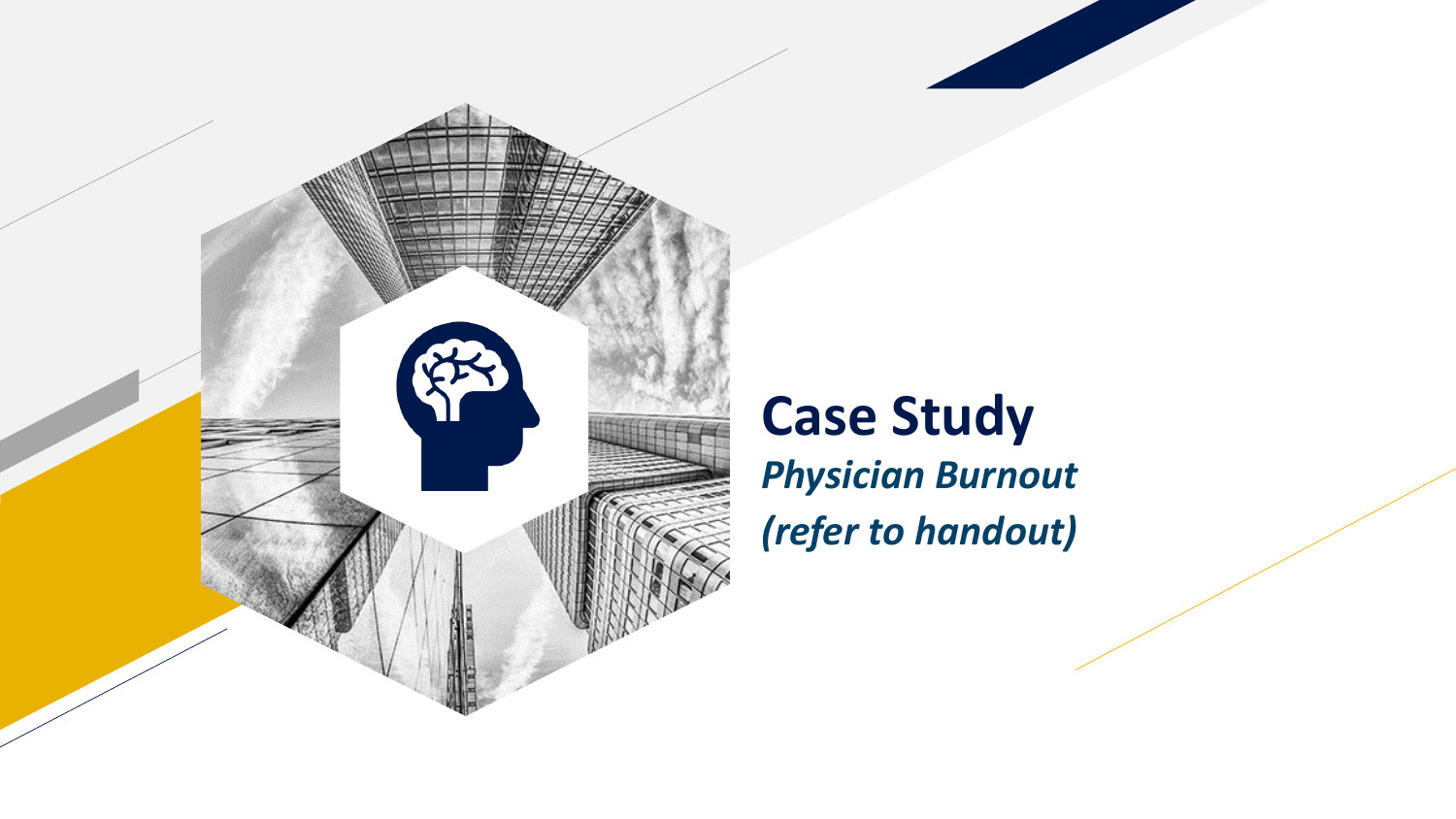# Implementing a Wellness Initiative at Michigan Medicine for Physician Burnout

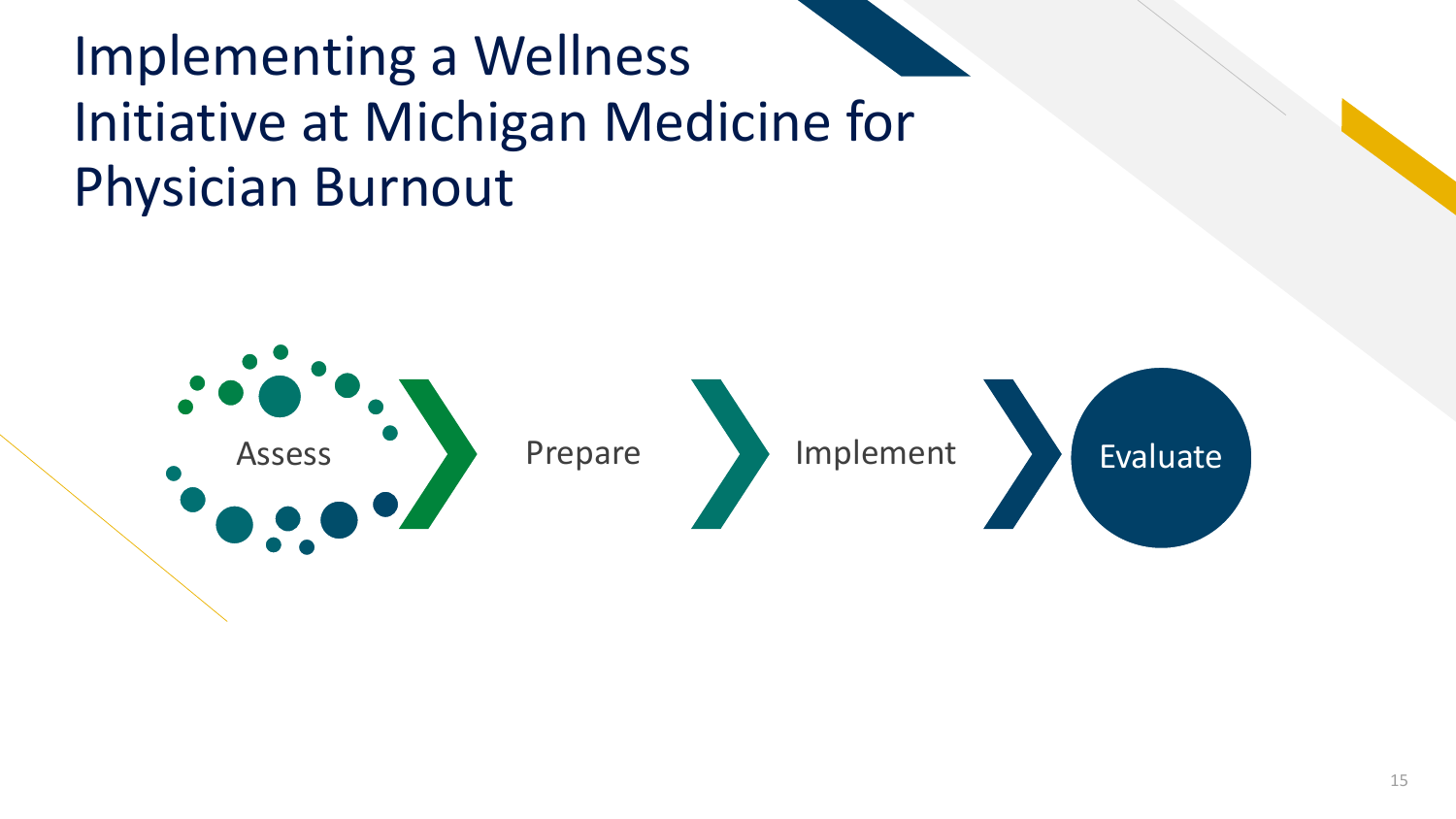

# Assess and Prepare and Implement and Evaluate

## **What is the Evidence?**

- Interventions" = "Practices" = "Programs"
- Evidence-based intervention
	- health-focused intervention, practice, policy, or guideline with evidence demonstrating its ability to change a health-related behavior or outcome
	- Less robust the body of evidence, more important it is to evaluate it

## **Who are the stakeholders?**

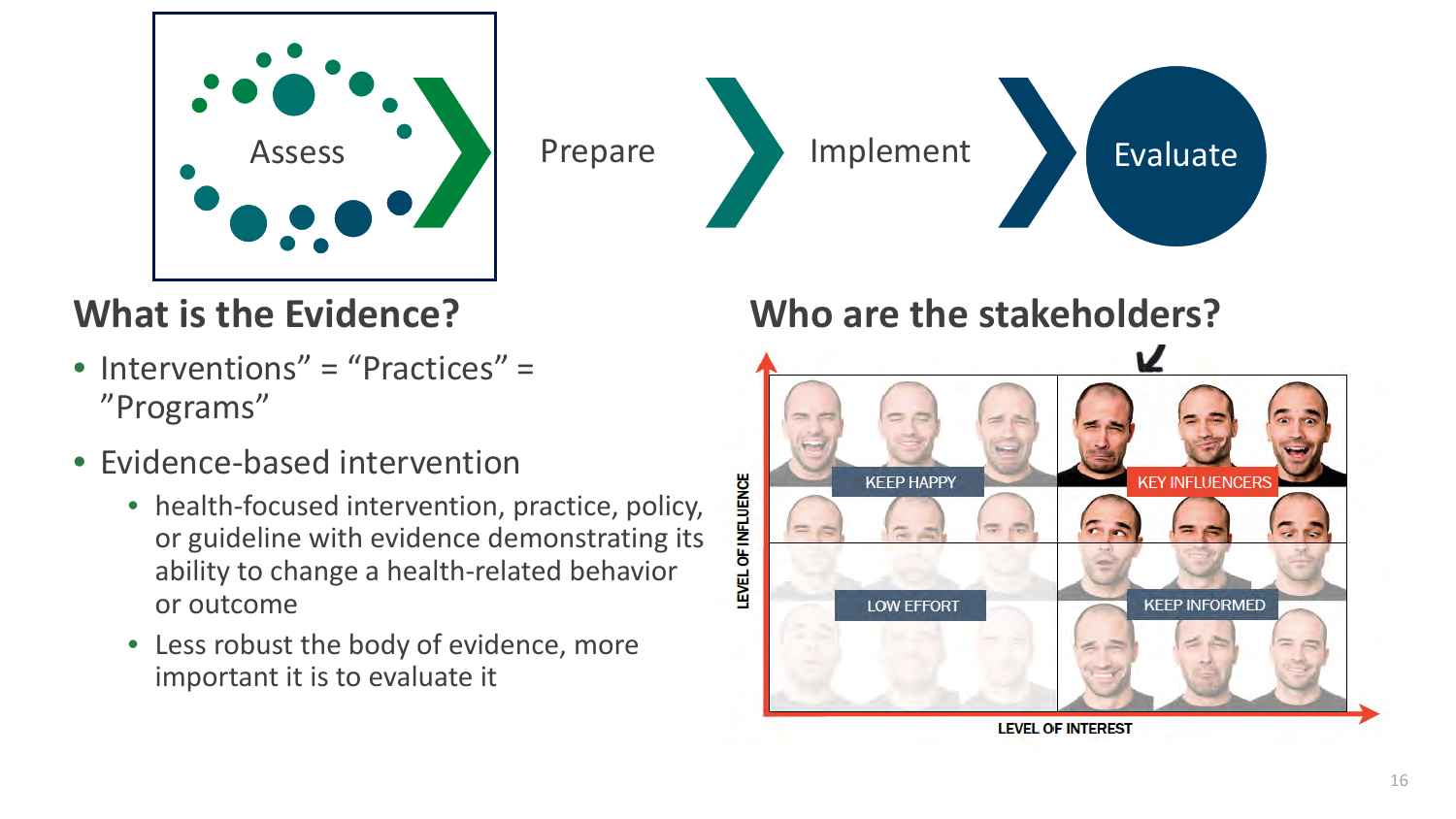

## **Is fidelity maintained? Should you adapt?**

- Do not compromise the program's effectiveness
	- Content
	- Delivery
	- Methods

- Addition, deletion, expansion, reduction, or substitution of intervention components
- Core components to adapt include setting, target, audience, delivery, or culture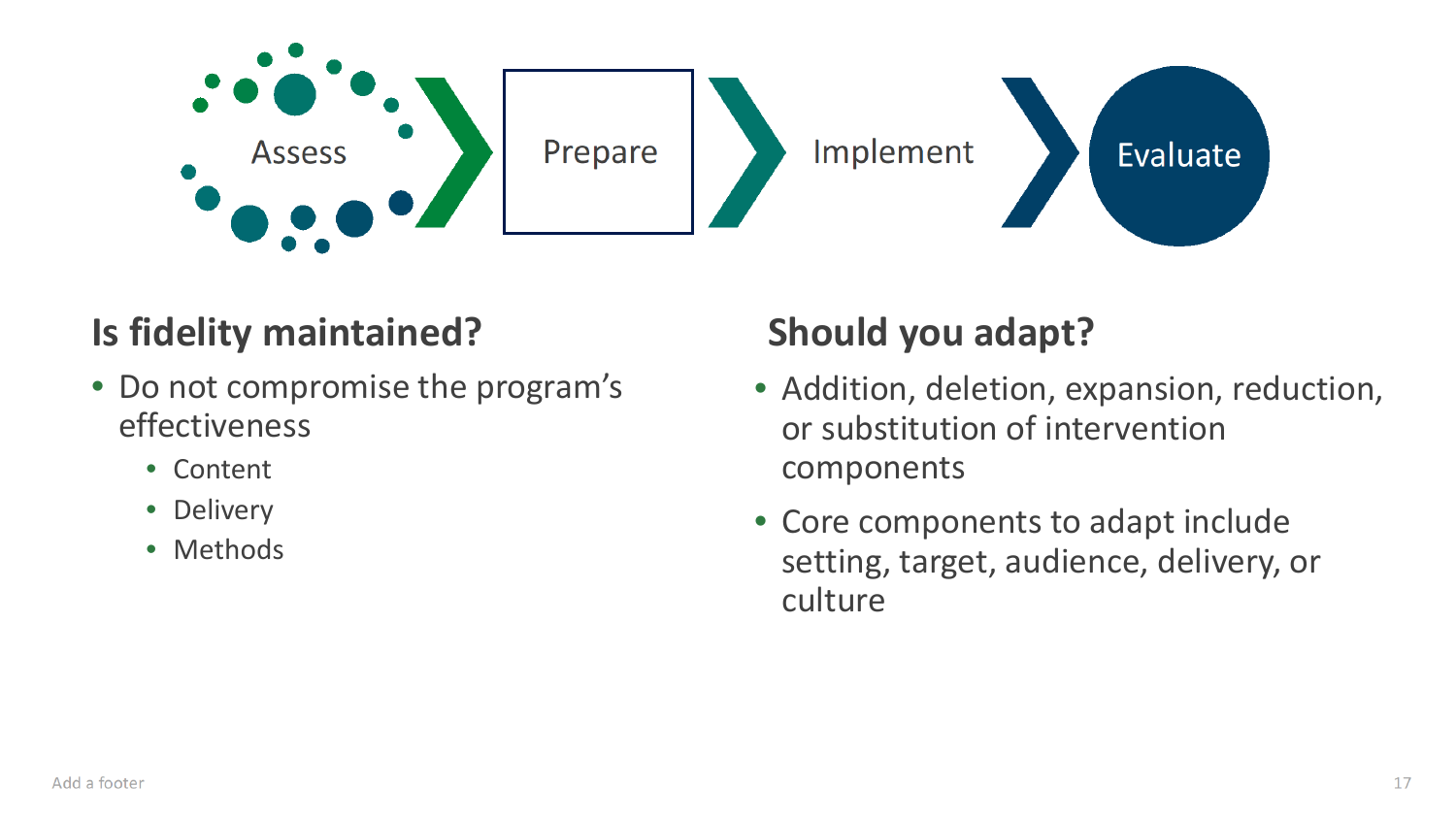

### **What framework(s) should you use?**

- Process Frameworks (exp. PDSA)
	- Describe and Guide
- Determinants Frameworks (exp. CFIR)
	- Understand and Explain
- Evaluation Frameworks (exp. RE-AIM)
	- Measures success

#### **What implementation strategy should you use?**

• Focus on improving outcomes like acceptability, adoption, feasibility, etc.

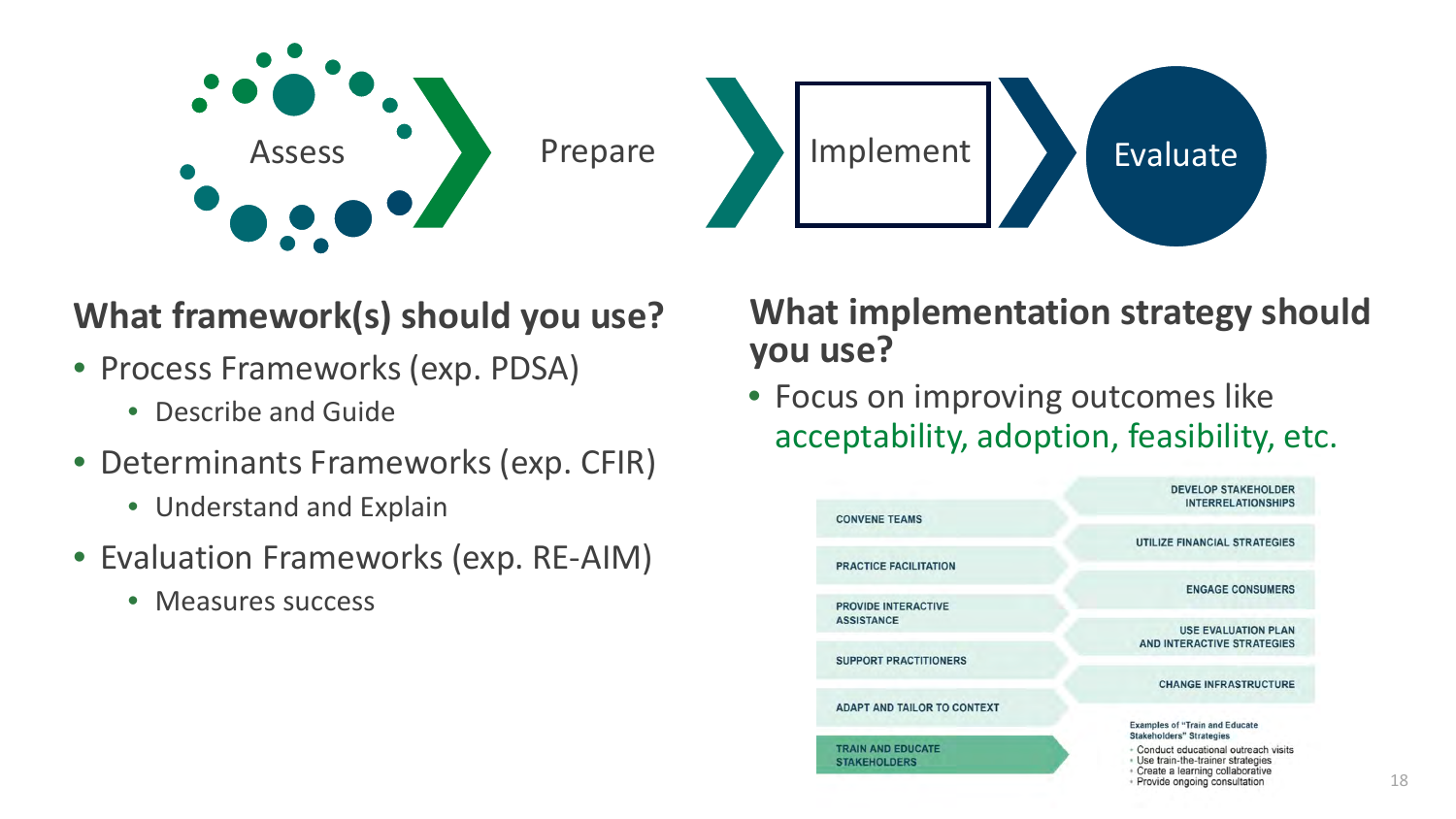





#### What You Can Do: Sustain Your Intervention Program

Consider the following eight core domains to increase the intervention's capacity for sustainability.<sup>36.37</sup> These domains were developed by practitioners, scientists, and funders from several public health areas.

You can use the Program Sustainability Assessment Tool to understand factors that influence your intervention's capacity for sustainability and develop an action plan to increase the likelihood of sustainability. The tool helps identify your organization's sustainability strengths and weaknesses and can guide your sustainability planning.

#### Factors Influencing Sustainability



**FUNDING STABILITY** Establishing a consistent financial base for your program



Cultivating connections between your program and its stakeholders

program's direction, methods, and goals

Having the internal support and resources

needed to effectively manage your program

**STRATEGIC PLANNING** 

Using processes that guide your

**ORGANIZATION CAPACITY** 



₩

POLITICAL SUPPORT Maintaining relationships with internal and external stakeholders who support vour program



PROGRAM EVALUATION

Assessing your program to inform planning and document results



and its activities

Exchanging information about your program with stakeholders and the public

#### **Is it Sustainable? Can it be scaled up?**

#### **VERTICAL**

Adoption by different jurisdictions for policy-based, systematic, and structural change



Expansion across the same system levels, such as departments, organizations, sectors

**DEPTH** Addition of new components to an existing innovation

#### 19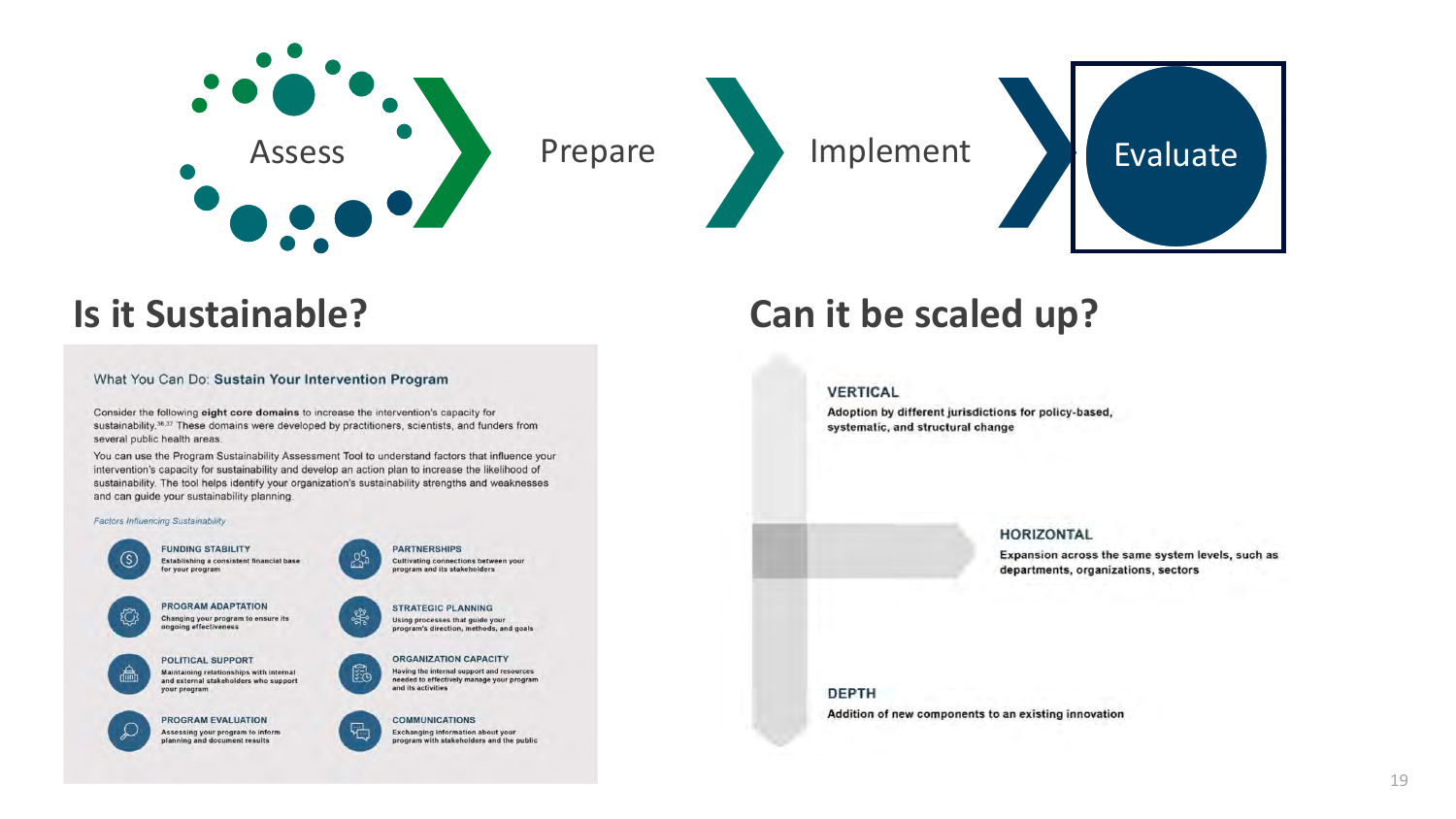

# **In summary:**

- Figure out what **THE THING** is first
- Understand how best to help people do **THE THING**
- Do the stuff to help people **DO THE THING**
- Report on **HOW MUCH** and **HOW WELL**  the people **DID THE THING**